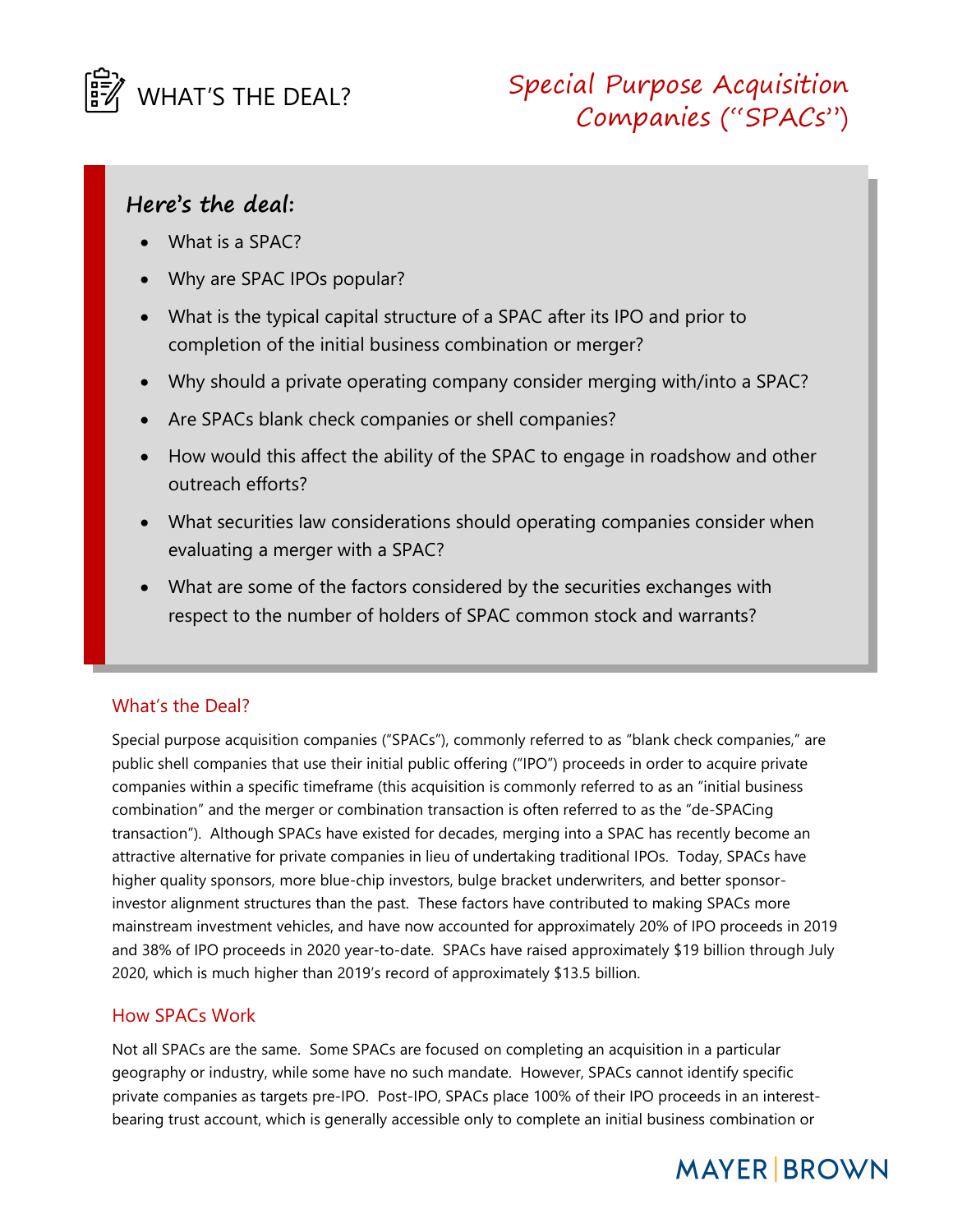redeem investors under certain conditions. In order to compensate investors for this illiquidity, SPACs offer investors units, each of which is comprised of common stock and whole or fractional warrants in order to acquire additional common stock in the future. The warrants are typically priced "out of the money," i.e., at a higher price than the IPO offering price of the unit. Shortly following the IPO, the common stock and the warrants trade separately alongside the units.

In general, the sponsor receives 20% of the SPAC's common stock (the "founder's shares") following the SPAC's IPO for nominal consideration as compensation. The founder's shares typically are subject to a lock-up agreement until the initial business combination is completed. The sponsor also purchases warrants to fund the costs associated with the SPAC's IPO, such as underwriting fees, in a private placement occurring in conjunction with the IPO (the "at risk capital"). The nominal consideration used to purchase the founder's shares are held in a trust account. Sponsors typically do not receive management fees until the initial business combination is completed.

As mentioned briefly above, SPACs must use their IPO proceeds in order to acquire private companies, or its "targets", within a specific timeframe, which is typically 18-24 months. Although some SPACs may include an option to extend this deadline (e.g., through a shareholder vote), SPACs must liquidate trust accounts and redeem investors (plus interest) should they fail to acquire a target within the specified timeframes. The founder's shares are not redeemed for cash upon liquidation, which encourages sponsors to find a suitable target.

Once a sponsor identifies a target, the SPAC requires shareholder approval to complete the proposed initial business combination. The SPAC also will offer investors the election either to redeem their common stock for the original purchase price plus interest, or to sell their common stock to the SPAC in a tender offer. Investors may redeem their common stock regardless of a vote for or against the merger, and investors may hold their warrants even if they redeem their common stock. Once a merger is announced, the sponsor will seek to obtain the required approvals for the proposed transaction, and the merger with the target company is generally referred to, as noted above, as "de-SPACing." Following completion of the merger, the operating company is the surviving public company.

## Advantages for an Operating Company of Merging into a SPAC

For an operating company, merging with and into a SPAC may be faster than undertaking a traditional IPO; however, this will depend upon the nature of the negotiations between the SPAC and the operating company and the shareholder approval process. An operating company should take into account that merging with a SPAC will require significant management time and resources. The process entails the negotiation of a merger agreement and related ancillary documents, which will be time consuming. In addition, in connection with the solicitation of shareholder approval by the SPAC for the merger transaction, the operating company will be required to prepare disclosures about its business, including risk factors, operating results, and management. Following completion of the SPAC merger, the operating company will be required to comply with public company corporate governance requirements. For a private company, going public through a SPAC merger may provide greater certainty with respect to valuation than undertaking a traditional IPO. The merger consideration (and the valuation for the private company) is set when the merger agreement is executed. Although a repricing may be possible as a result of market volatility or for other reasons.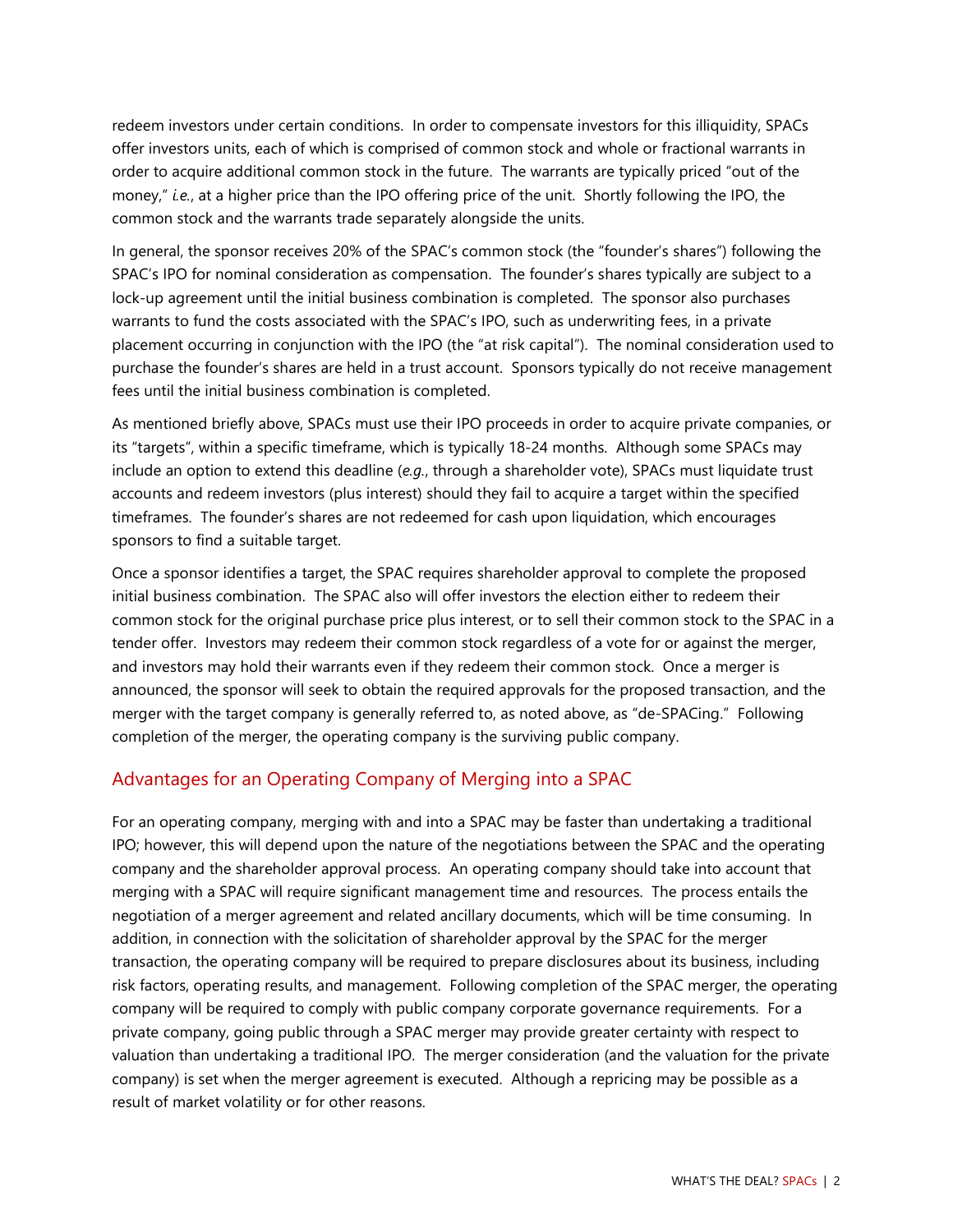In connection with the SPAC merger, the SPAC will communicate with its shareholders and with other market participants regarding the merger. Given that these are business combination related discussions and not communications related to an IPO, there may be greater flexibility relating to the content and timing of the communications.

#### Disadvantages of SPACs

Historically, there has been concern regarding the alignment of interests between SPAC sponsors and SPAC shareholders. Given that sponsors generally receive 20% of a SPAC's common stock for nominal compensation, sponsors may profit even if a future acquisition proves unsuccessful. More recently, there have been some changes in the SPAC structure. Most notably, in the SPAC sponsored by Bill Ackman, the SPAC sponsor will forego all founder's shares.

SPACs also create significant arbitrage opportunities that can impede long-term investing. Traditionally, hedge funds invested in SPACs because SPACs allowed investors to keep their warrants even if they redeemed their common stock. Redemption rights also create inherent uncertainty about the amount of funds available to the SPAC to complete an acquisition. Recently, many SPACs have mitigated this concern by issuing additional equity or equity-linked securities usually contingent upon the merger closing in a private placement or a private investment in public equity ("PIPE") transaction. A capitalraising transaction also may provide additional capital for the operating company to deploy to fund its continued growth.

There is also the possibility that market participants may not like the proposed business combination. Over half of the companies that have emerged from a merger with a SPAC have experienced poor aftermarket performance. Over time, this trend may reverse itself as more SPACs are completed, and the more recent SPACs are larger and led by better known sponsor groups, which may lead to greater longterm success. The operating company also may want to consider how it will establish a relationship with investment banks that will be in a position to provide equity research coverage and make a market in the securities of the operating company following completion of the transaction. While a SPAC will undertake investor outreach in connection with soliciting shareholder approval of the merger transaction, these investor meetings may not be sufficient to develop a familiarity among institutional investors with the operating company. During a traditional IPO process, and perhaps in the private placements preceding many IPOs, the IPO issuer will have an opportunity to meet with and form relationships with institutional investors that are committed to or interested in the IPO issuer's sector. Last, SPACs will incur significant costs.

### Securities Law Considerations for SPAC IPOs

#### Exemption from "Blank-Check Company" Status under Rule 419

SPACs are designed to avoid being classified "blank-check companies" under the securities laws. This is because under Rule 419 under the Securities Act of 1933, as amended (the "Securities Act"), a blank-check company must, among other things, deposit all proceeds and securities issued in its IPO into an escrow account, and there is a prohibition from transferring or trading the securities until after completion of a business combination. Although depositing funds into an escrow account has become market practice for SPACs, it would be a hindrance to restrict trading pending the completion of a business combination (the documentation for most SPACs allows up to 24 months for the SPAC to complete this process). To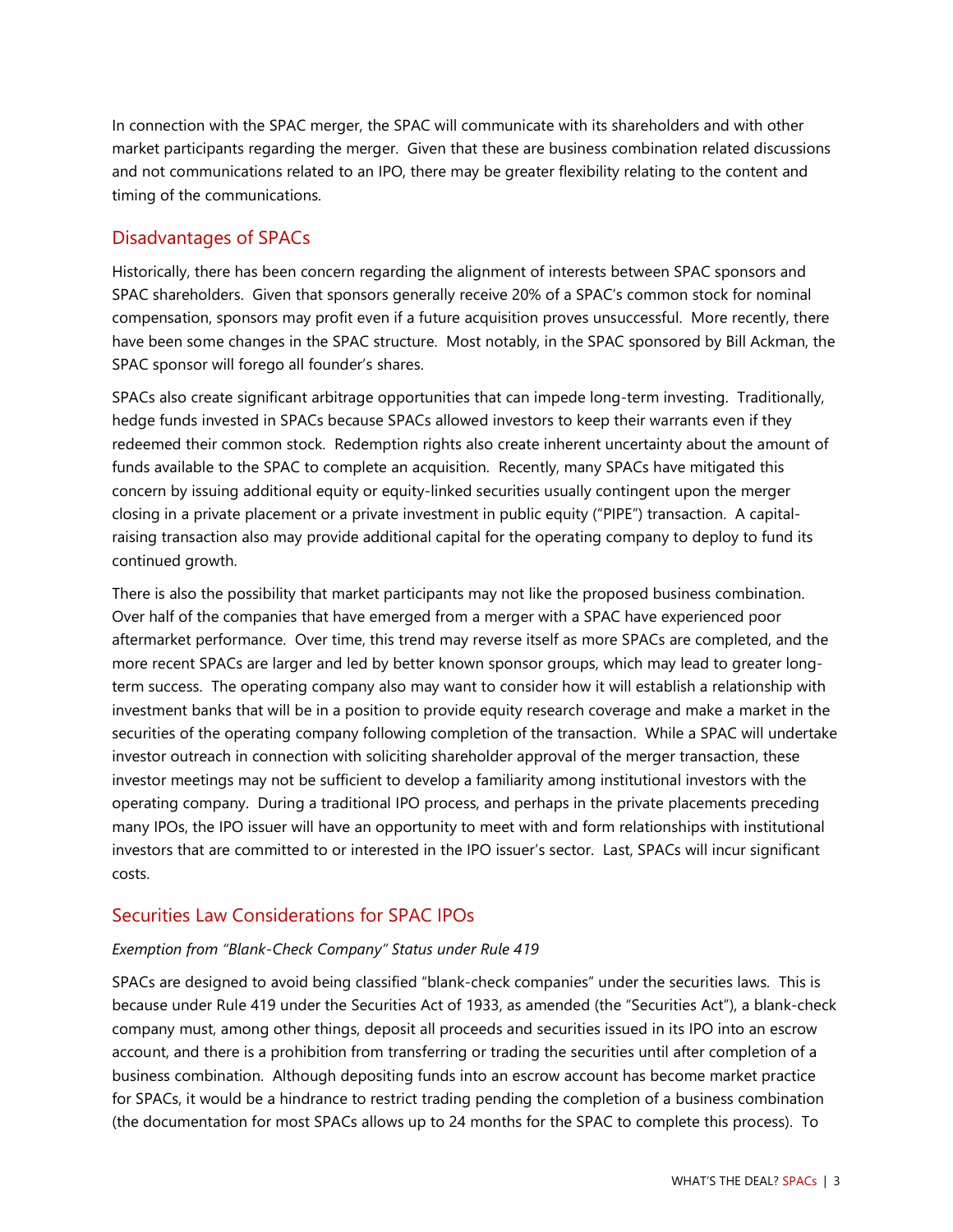be deemed a blank-check company, the issuer must issue "penny stock," as defined in Rule 3a51-1 under the Securities Exchange Act of 1934, as amended (the "Exchange Act"). Exchange Act Rule 3a51-1(g) excludes from the definition of penny stock any security of an issuer that has been in operation for less than three years and has at least \$5 million in net tangible assets. In order to benefit from this exclusion, the SEC requires that the issuer file a Form 8-K with an audited balance sheet as soon as practicable after the IPO demonstrating compliance. Generally, SPACs use the Exchange Act Rule 3a51-1(g) exclusion and avoid Rule 419's requirements.

Typically, a SPAC's IPO registration statement will state that the SPAC will file such a Form 8-K promptly after consummation of the IPO. If an overallotment option is exercised after the filing of this Form 8-K, the SPAC will need to file an additional Form 8-K with an updated audited balance sheet reflecting the overallotment exercise. The underwriting agreement also typically contains covenants that require the SPAC to file the Form 8-K.

#### SPACs as Shell Companies and Ineligible Issuers

While exempt from Securities Rule 419, a SPAC is considered a "shell company" under Securities Act Rule 405. As a consequence:

- A SPAC is an "ineligible issuer," as defined in Securities Act Rule 405, and thus may not use free writing prospectuses (without the benefit of the free writing prospectus rules, roadshow presentations are subject to additional restrictions, which are discussed below);
- Holders of the SPAC's securities may not rely on Securities Act Rule 144 for resales of such securities until one year after the SPAC has completed its initial business combination and filed current Form 10 information (the SPAC must also have filed periodic reports required by Section 13 or 15(d) of the Exchange Act (other than Form 8-K reports) for the prior 12 months (or such shorter period that the SPAC was required to file such reports));
- A SPAC cannot become a well-known seasoned issuer until three years have passed since its initial business combination; and
- A SPAC cannot use many of the communications safe harbors under the Securities Act.

#### Investment Company Act

The structure of a SPAC's trust account is designed to avoid the SPAC being classified as an "investment company" under the Investment Company Act of 1940, as amended (the "Investment Company Act"). Following its IPO, a SPAC is typically required to invest the IPO proceeds held in trust in either government securities or in money market funds that invest only in government securities. By doing so, a SPAC may rely on Rule 3a-1 under the Investment Company Act, which excludes companies with no more than 45% of the value of its total assets consisting of, and no more than 45% of the issuer's net income after taxes deriving from, securities (excluding government securities). There are also no-action letters in which the SEC Staff concurs with the view that securities in certain money market funds also can be excluded from these calculations.

#### Emerging Growth Company

A SPAC may be considered an emerging growth company ("EGC") as defined in Section 2(a)(19) of the Securities Act, and if so it will remain an EGC until the earlier of (i) the last day of the fiscal year (a)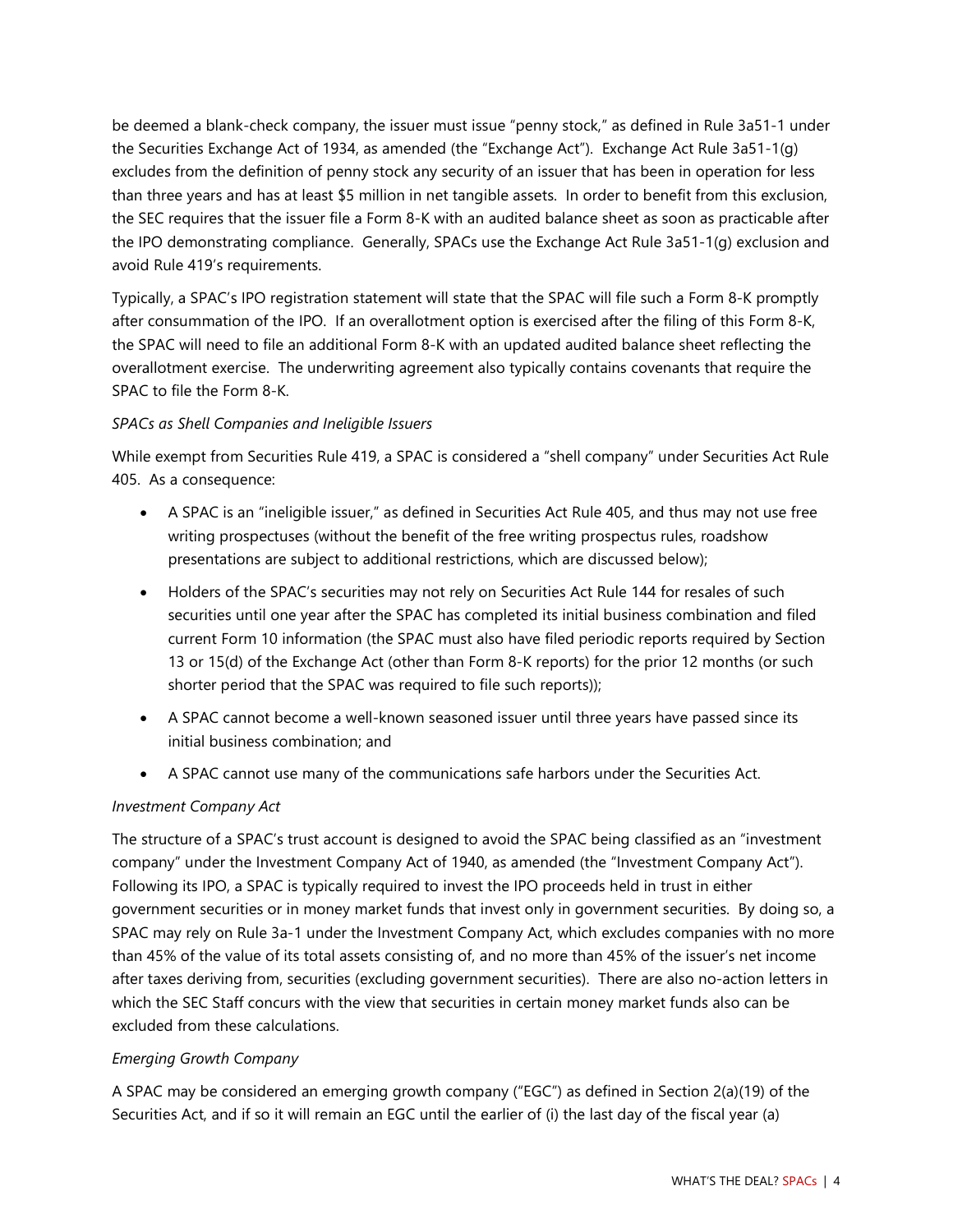following the fifth anniversary of the completion of the IPO, (b) in which the SPAC has a total annual gross revenue of at least \$1.07 billion (adjusted for inflation every five years), or (c) in which the market value of its common equity held by non-affiliates exceeds \$700 million as of the prior June 30 (or second fiscal quarter end if not a December 31 fiscal year end company) and (ii) the date on which the SPAC has issued more than \$1 billion in non-convertible debt securities during the prior three year period. If following its initial business combination, the SPAC (newly deSPAC-ed) continues to qualify as an EGC under these rules, the company will continue to benefit from being an EGC.

## Marketing and Offering Related Communications Considerations

#### Roadshows

Under Securities Act Rule 433 any roadshow that is a "written communication" is a free writing prospectus. As discussed above, SPACs are not able to use free writing prospectuses. Under Securities Act Rule 405 a "communication that, at the time of the communication, originates live, in real-time to a live audience and does not originate in recorded form or otherwise as a graphic communication, although it is transmitted through graphic means" does not constitute a written communication. A live, real-time roadshow to a live audience will not be considered a written communication, and therefore not a free writing prospectus. This means that for a SPAC IPO:

- Traditional roadshow presentations where the SPAC's management and the underwriters meet in person with prospective investors are acceptable; live telephone conference calls are also permissible;
- A roadshow presentation cannot be recorded; though broadcasts of live, real-time presentations at the time of transmission can be used;
- Roadshow decks may be passed out to meeting attendees but must be collected at the end of the presentation and attendees may not take the slides with them; slides can also be broadcast if they are viewable only during the presentation; and
- Roadshow decks may not be emailed to accounts or transmitted in any way that allows the recipient to keep the deck after the roadshow presentation is over.

#### Safe Harbor Analysis

As a shell company and an ineligible issuer, SPACs may not rely on the following communications safe harbors:

- Research report safe harbors Securities Act Rules 137, 138 and 139
- Communications more than 30 days before a registration statement is on file Securities Act Rule 163A

These restrictions expire three years after the SPAC completes its initial business combination.

A SPAC may rely on Securities Act Rule 134 for communications announcing an offering. Communications that comply with Securities Act Rule 134 are deemed not to be a "prospectus," as defined in Section 2(a)(10) of the Securities Act, or a free writing prospectus.

Additionally, SPACs may rely on the "access equals delivery" rules under the Securities Act.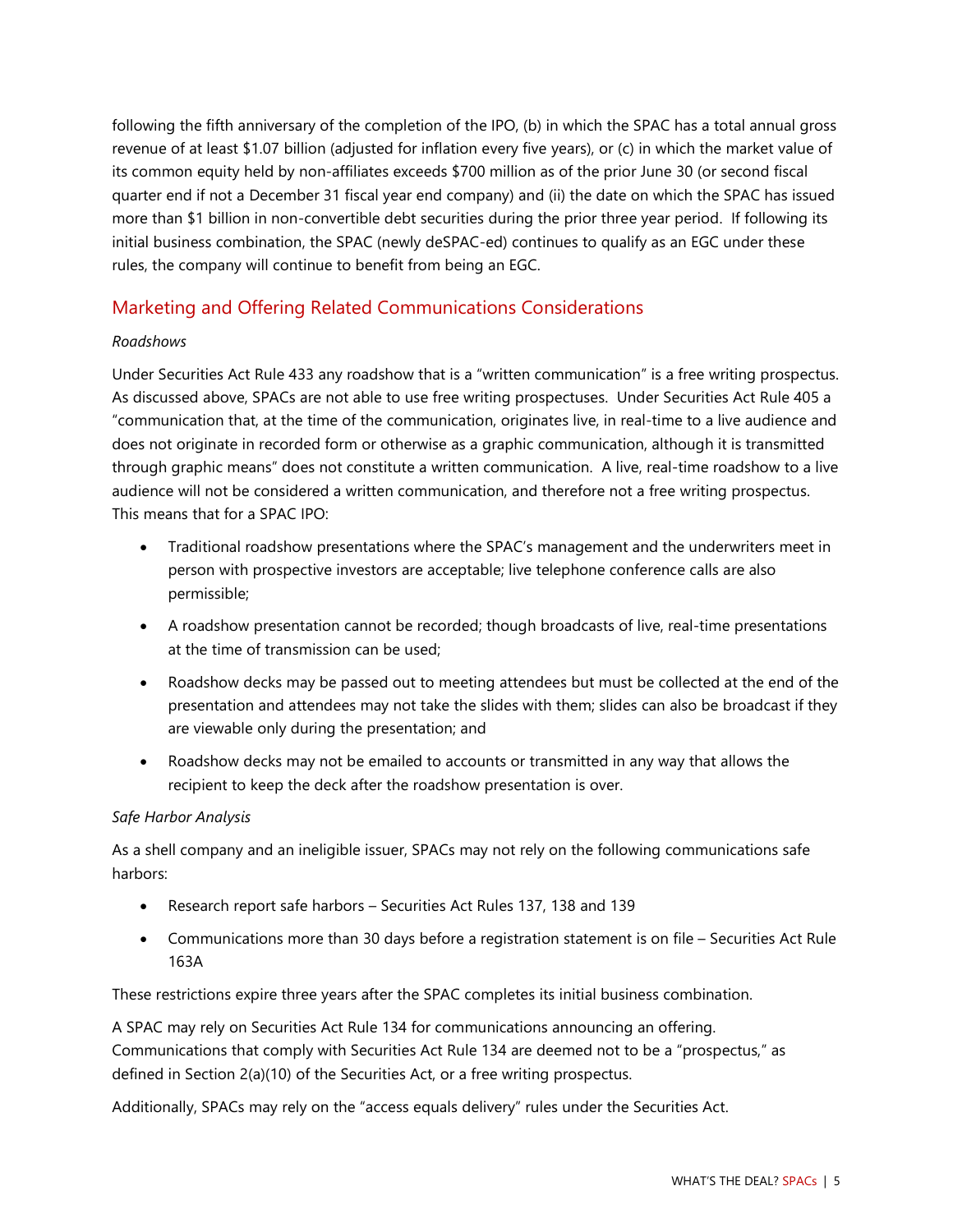#### Testing-the-Waters Communications

Under Section 5(d) of the Securities Act, EGCs and persons authorized to act on their behalf (e.g., underwriters) are permitted to participate in oral or written communications with potential investors that are qualified institutional buyers ("QIBs") under Securities Act Rule 144A or institutions that are accredited investors ("IAIs") under Securities Act Rule 501 to determine if those investors may be interested in a potential securities offering. A SPAC may engage in "testing-the-waters" communications.

## Nasdaq Considerations

One of the requirements of a Nasdaq Capital Market ("Nasdaq") listing is that [the] securities are held by at least 300 round lot holders (i.e., holders of at least 100 shares of common stock) and that at least 50% of the 300 required round lot holders must hold unrestricted securities with at least \$2,500 in value.

To ensure compliance with this listing requirement, Nasdaq typically requires a letter from the managing underwriter of the IPO to the effect that underwriters intend to sell the listed securities such that, following the IPO, there will be at least 300 round lot holders that are unrestricted securities and at least 50% of such round lot holders will hold unrestricted securities with a market value of at least \$2,500.

Furthermore, Nasdaq often requests a list of all round lot holders within 15 days after closing of a SPAC's IPO. In order to provide proper evidence to Nasdaq, the SPAC will have to order non-objecting beneficial holder reports and a share range analysis from Broadridge and Mediant after the closing of the IPO.

Nasdaq's position with respect to accepting a share range analysis, without more detailed information, is as follows:

- If the share range analysis shows 300 round lot holders they will not be satisfied, as they will assume that some of the accounts are owned by the same holder.
- If the share range analysis shows 400 or more round lot holders, that is sufficient.
- If the share range analysis shows more than 300 but fewer than 400 round lot holders, that is a judgment call that the examiner will make.

In the event that Nasdaq is not satisfied, it will request that the underwriters provide more information about the investors that bought in the IPO to confirm that 300 different accounts purchased a sufficient number of securities in the IPO. It is unclear that Nasdaq would require this if the information is not available or there are legal or other restrictions on sharing the information.

In counting round lot holders, Nasdaq will not count as separate accounts those for relatives sharing a household. For this reason, the syndicate must coordinate book-building efforts so that they avoid duplicate investors and avoid the risk of not meeting the minimum 300 round lot holders. Underwriters are advised to aim for a 400 holder count in case there are inadvertent duplicate accounts.

## Roles of Financial Intermediaries

The underwriter of a SPAC IPO may have various roles in relation to the SPAC once the SPAC has completed its IPO (e.g., capital markets advisor, private placement agent, and M&A financial advisor). As an initial matter, every potential new role should be scrutinized for conflicts of interest. This is especially important as the underwriter stands to receive a portion of its underwriting discount (typically 35 basis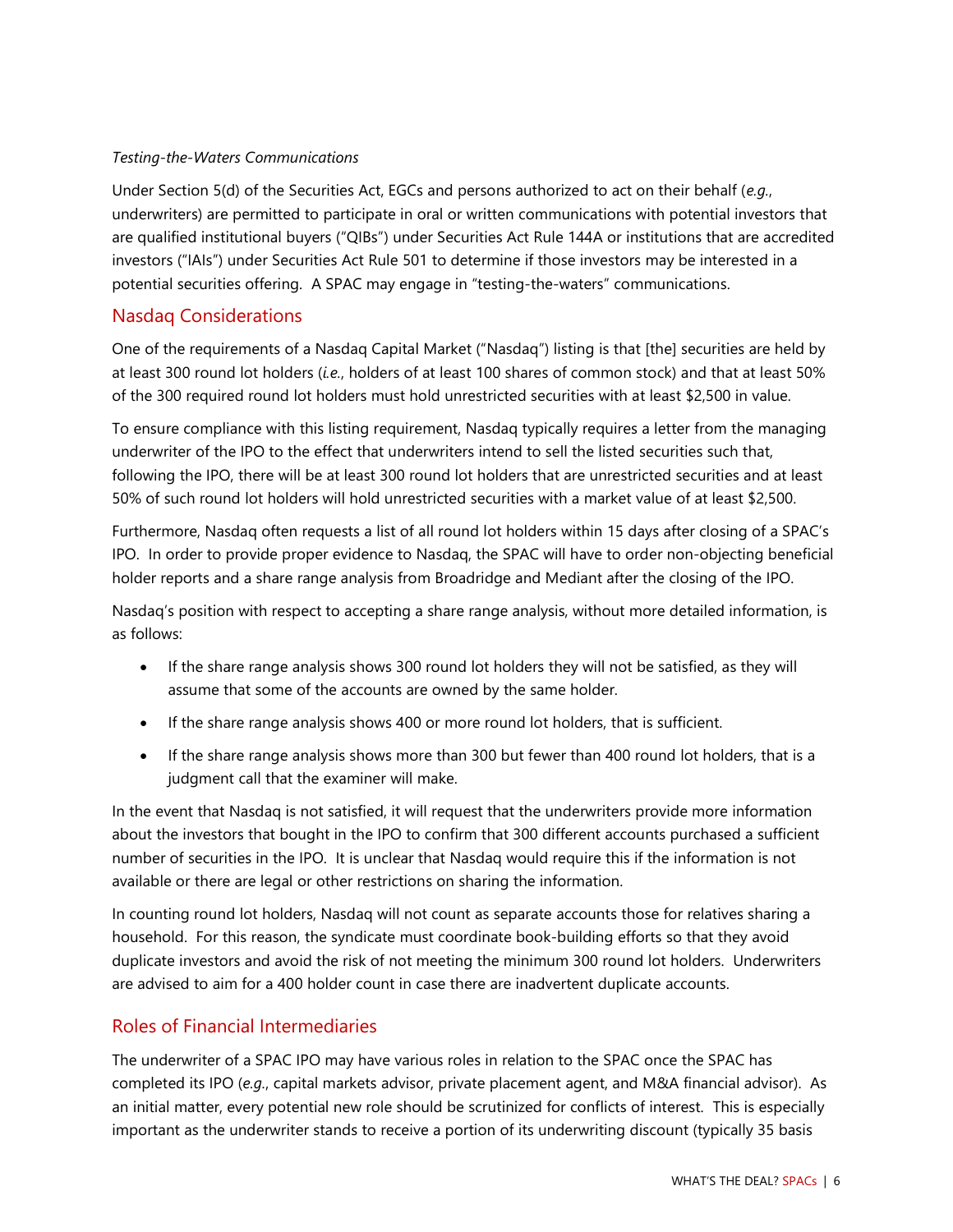points to be split among the syndicate members) only if the SPAC completes an initial business combination. As a consequence, the underwriter should ensure that the board of directors of the SPAC and, if appropriate, investors are aware of this conflict of interest as the underwriter engages in any of the roles discussed below.

An underwriter of a SPAC IPO may be asked to assist in various capital markets related activities as the SPAC searches for, and completes, its initial business combination target. These may include: (i) wall crossing accounts to discuss their views on a potential qualifying transaction; (ii) arranging meetings with accounts prior to and during the proxy solicitation process; (iii) assisting the SPAC with the preparation of presentation materials. This role is sometimes described as a "capital markets advisor."

Assisting the SPAC in its communications with investors raises potential issues under the proxy solicitation rules and it is important that the capital markets advisor not be viewed as soliciting a proxy since the underwriter, acting as a capital markets advisor, will not have complied with the various rules and regulations applicable to those soliciting a proxy (including the rules contained in Exchange Act Regulation 14A). As a consequence, the capital markets advisor should consider limiting its activities to ministerial functions. In these ministerial communications the underwriter should consider including language disclosing that it stands to collect its deferred compensation should the SPAC complete its initial business combination.

The underwriter of a SPAC IPO may be asked to act as a placement agent in a PIPE, or to underwrite or arrange debt financing, in each case, that may be needed to complete an initial business combination. The underwriter should follow its normal practices for an engagement of this type including, if applicable, entering into a separate engagement letter, inclusive of an indemnification agreement. The engagement letter should include language disclosing that the underwriter stands to collect its deferred compensation should the SPAC complete its initial business combination. The underwriter should also consider including such language in materials sent to investors.

It is common for a former underwriter of a SPAC IPO to bring potential acquisition opportunities to the SPAC and, where the former underwriter either brings the potential acquisition opportunity to the SPAC or has relevant sector expertise, to act as financial advisor to the SPAC. If the former underwriter acts as M&A advisor to the SPAC in its initial business combination, the former underwriter should follow its normal practices for an engagement of this type including, if applicable, entering into a separate engagement letter inclusive of an indemnification agreement. The engagement letter should include language disclosing that the former underwriter stands to collect its deferred compensation should the SPAC complete its initial business combination.

The former underwriter may not want, or the SPAC may not want the former underwriter, to render a fairness opinion with respect to the initial business combination because of the conflict of interest disclosure that would be required in the fairness opinion.

It is less common for a former underwriter of a SPAC IPO to represent the target in an initial business combination. However, depending on the facts and circumstances, the underwriter's fairness committee may be comfortable representing a target and even issuing a fairness opinion (with the appropriate conflict of interest disclosures). This, presumably, would be much more likely where the target is a private company and no public disclosure of the target fairness opinion is required. If the underwriter represents the target in the SPAC's initial business combination, the underwriter should follow its normal practices for